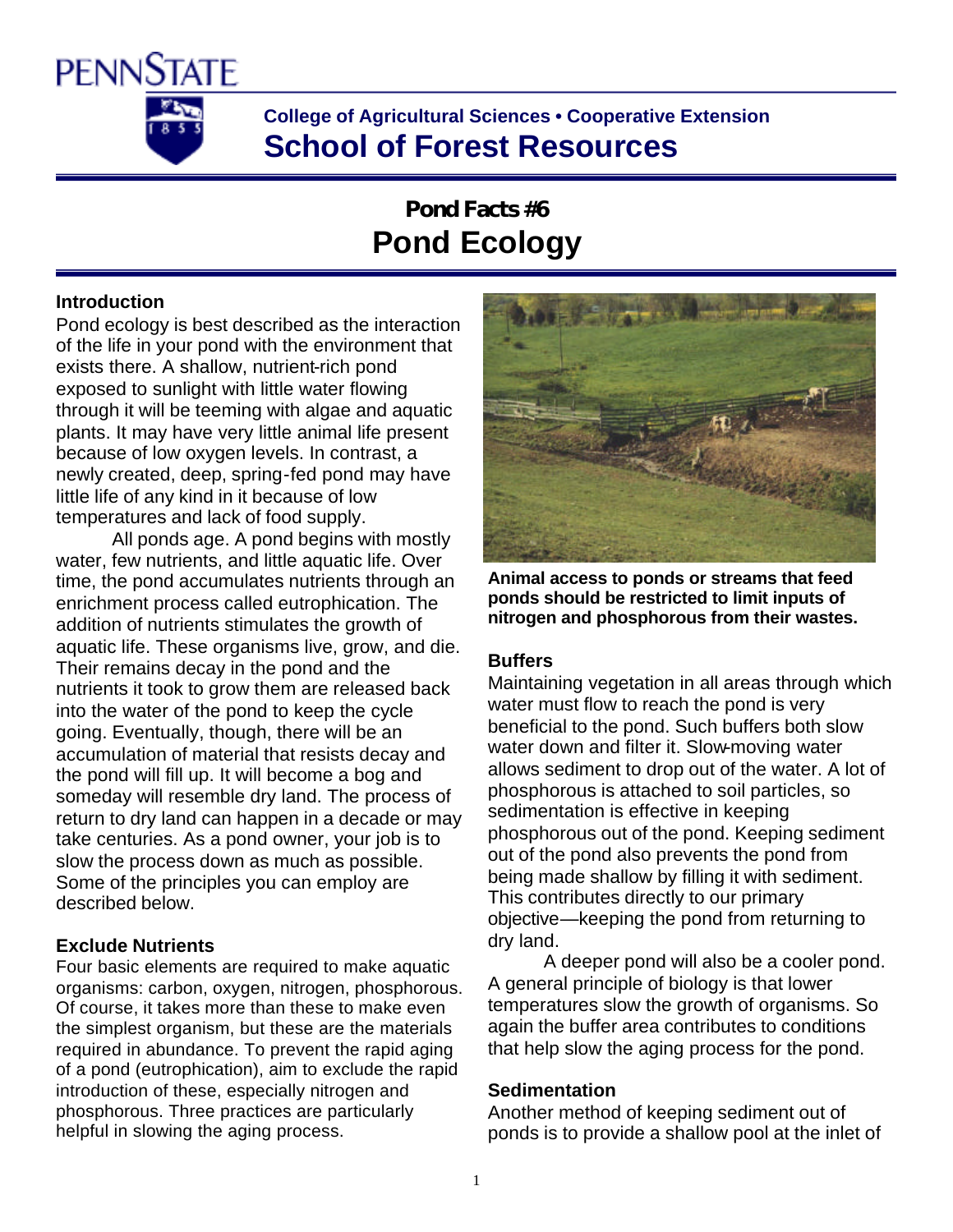the pond. Water passing through this pool on its way to the pond will have an opportunity to drop its sediment load in the pool. This pool should be of such dimensions that it can be easily cleaned with a backhoe from the shore of the pool. A sedimentation pool helps the pond in the same way that sediment removal by buffer strips does.

# **Limit Fertilization**

When decreasing the use of fertilizer is possible on turf or crops grown in the watershed area of the pond, the pond benefits. One of the reasons for this is that plants are never 100 percent efficient in their use of fertilizer elements. So even applying fertilizers at appropriate rates results in some elements, particularly nitrogen, remaining unused and moving off site. Reductions in fertilizer rates will decrease the amounts getting off site.

# **Maintain Ecological Balance**

Ponds are most satisfactory when a complete and balanced food web is in place. Starting at the top, this means that planktonic algae are present in sufficient quantity to feed some zooplankton. The zooplankton in turn provide food for the smallest fish and aquatic insects. These in turn become prey for larger fish, which finally may be taken by raccoons, bears, or anglers.

Another part of ecological balance involves the higher plant community. Too many plants are discouraging to the pond owner and are also detrimental to the food side of the ecology just described. From the pond owner's point of view, a pond full of vegetation presents a poor appearance and interferes with fishing, swimming, and boating. From the view point of aquatic life, there are problems too. Some aquatic plants are valuable in providing shade, hiding places for small fish, habitat for some aquatic insects and animals, as well as being a food source for some fish and animals. When the vegetation becomes excessive, not only does the angler's hook get entangled, the bait is hidden from that trophy bass. The vegetation that hides the bait also hides his prey, making the hunt unsuccessful. Such a pond decreases its capacity to produce fish.



**Aquatic vegetation, like this elodea, provides habitat for fish but may grow abundantly when nutrients are out of balance.**

Two other examples of excessive vegetation will serve to illustrate undesirable consequences than can occur. A pond completely covered with water lilies or lotus will so shade the pond that no other vegetation will grow under the water. Nor will there be enough light to grow planktonic algae. This will be a very unproductive pond for anything besides lilies. The other example is excessive growth of duck weed or watermeal. When the whole pond surface is covered with these plants, again the light is shut off and the pond will contain little life beneath the surface. These plants also virtually eliminate oxygenation of the water by maintaining a complete separation of the water surface from the atmosphere. As a result, such a pond becomes oxygen deficient to such an extent that any fish present are killed from lack of oxygen.

A seldom-discussed problem in the management of aquatic vegetation is the potential to eliminate too much vegetation or to eliminate beneficial plants along with the targeted weeds. This is something to remember when considering weed control in ponds. Some helpful tips are to treat the pond in parts over time, to use mechanical methods, or perhaps to use an appropriate number of grass carp to keep things "pruned up" instead of wiped out.

# **Maintain Water Flow**

A discussion that occurs when a new pond is planned concerns the water supply for the pond.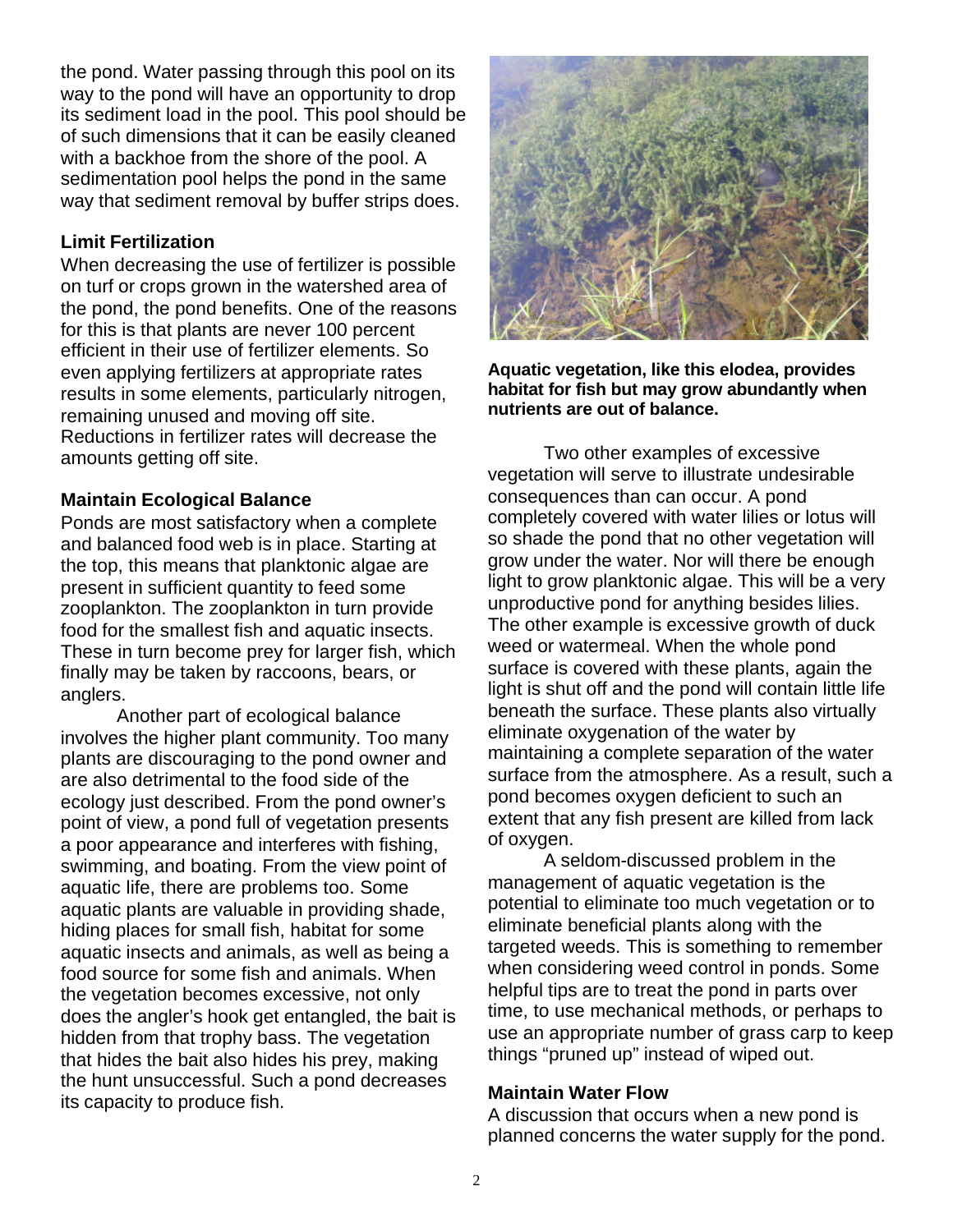A pond with a continuous supply of water is almost always going to be a more satisfactory pond than one with an intermittent water supply. Ponds lose significant water by evaporation during the summer. Ponds with sufficient inflow stay full while the water level in others declines, exposing an unattractive muddy beach around the perimeter of the pond. The nutrient conditions in a pond with a continuous overflow are likely to be better because excess nutrients will leave with the overflow water. In contrast, the pond having intermittent flows only has a chance to purge excess nutrients during storm events. Such ponds are prone to accumulate nutrients much more rapidly than their overflowing cousins. The accumulation of nutrients leads to excessive vegetative growth of all kinds as was noted above.



**Ponds with little water flow, like this surface drainage pond, are more likely to accumulate nutrients and excessive aquatic plants.** 

# **Encourage Aeration**

Oxygen in pond water is very beneficial to the overall health of the pond. The value to fish is obvious. Less obvious, but of great importance, is the ability of the pond to get rid of waste. The waste that occurs in the pond includes "deposits" from its animal life (fish and geese), waste material that enter with stormwater runoff, as well as from plant and animals that die in the pond. Aerobic bacteria work about 20 times faster than anaerobic bacteria in breaking this waste down and putting it into solution. Once in solution it can be flushed out or is available to grow new life.

Oxygenation of ponds is quite interesting and happens in two major ways. Plants and

algae do photosynthesis during the day and wind adds oxygen at night. The oxygen plants produce is released into the pond water and remains high at high levels in the pond. That's why conditions that prevent light from entering the pond have to be monitored or disaster can occur such as the complete cover by watermeal mentioned earlier. All the oxygen manufactured by the watermeal is released to the atmosphere rather than into the pond water. Any part of the pond that is too dark for photosynthesis to occur is also likely to be oxygen deficient unless the pond is being mixed from top to bottom. A Secchi disk can be lowered into the water to check for visibility. The depth of disappearance is noted. The surface water above this disappearance depth will be oxygenated by photosynthesis while water below that depth must be mixed to receive oxygen.

The other method of getting oxygen into pond water occurs by oxygen exchange with the atmosphere at the surface of the pond. The rougher the surface, the more rapid the exchange. Also, the more deficient the oxygen content of the water, the faster the exchange occurs. This process is important at night and is critical for the pond with a heavy load of plants and animals. At night the plants perform respiration instead of photosynthesis—the same as the animals. By dawn, the pond may be oxygen deficient if atmospheric aeration is impeded by lack of wind or especially by a covered surface.

# **Winter Pond Ecology**

In the winter, water gets much colder and ice may cover the top of the pond for an extended period of time. How do these factors affect the animals living in the pond?

Fish, frogs, and turtles are amphibians with adaptive features to accommodate this less friendly environment. Their body temperature falls with the water temperature, decreasing their respiration rate and energy needs. Frogs and turtles burrow into the mud at the bottom of the pond and hibernate there. They are able to do this by breathing through their skin.

Since ice cuts off the entry of oxygen into the pond water through the surface, you may wonder how even the low level of oxygen